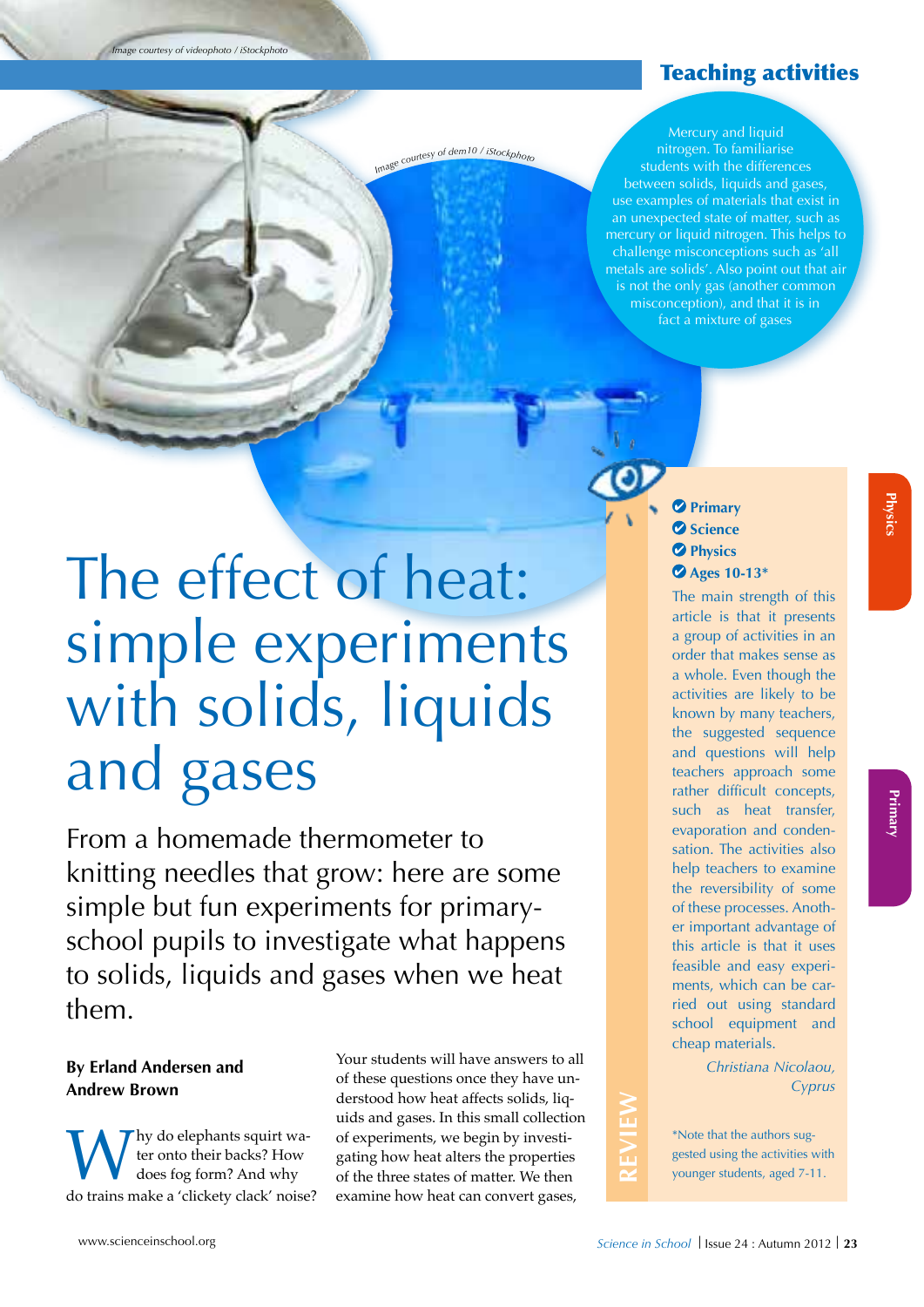таве соитеу от Апатем втом

homemade thermo-

The

meter Oldfashioned

*Image courtesy of Andres Rueda; image source: Flickr*

mercury bulb thermometer. The liquid in a bulb thermometer expands when heated, causing it to rise up the narrow glass tube. The thermometer in experiment 1 relies on the expansion of gas, not liquid

liquids and solids from one to another. After each experiment, in the manner of true scientists, we question our results and think about how we could improve our experimental design.

Each of the five experiments relies on simple materials and is suitable for pupils aged 7-11 (although note that the reviewer suggested the article is suitable for pupils aged 10-13). When used together, they could occupy your class for a whole day, but they could also be split up and used in separate lessons. Before starting, ask your students to think about what solids, liquids and gases actually are, in terms of their appearance and properties<sup>w1</sup>. Plasticine® *Image courtesy of Andrew Brown*

# **Changing properties**

# 1) Make your own thermometer: gases expand when heated

This experiment introduces the idea that heat makes gases expand. Students will make their own thermometer based on this principle.

**Safety note**: teachers should perform the step involving scissors. See also the general *Science in School* safety note on page 65.

## **Materials**

Per group of pupils:

- • A rigid plastic bottle with a lid
- Play dough or modelling clay, e.g.<br>Plasticine®
- • A transparent plastic drinking straw
- A pair of scissors
- • Food colouring (optional)
- Tap water

# **Procedure**

- 1. Use a pair of scissors to make a hole in the top of the bottle lid, big enough for the drinking straw to fit through.
- 2. Fill the bottle halfway with cold water.
- 3. Add a few drops of food colouring and mix.
- 4. Screw on the bottle lid and insert the straw through it into the water, making sure that the straw does not touch the base of the bottle.
- 5. Seal around the hole in the lid using play dough, thereby fixing the straw in place. The seal must be completely airtight.
- 6. Place one hand on the upper part of the bottle. What happens to the liquid in the straw, and why?

## **What happens?**

The heat from your hand warms the air inside the bottle. The air expands and pushes on the water, causing it to rise up the straw.

#### **Questions for your pupils**

- 1. Was it really heat that caused the liquid to rise up the straw, or could pressure from your hands be responsible?
- 2. How can we test this experimentally?

Answers: the bottle was rigid and, assuming you didn't squeeze, the liquid rose up the straw due to heat, not pressure. You can test this by placing your hands close to but not on the bottle and seeing if the liquid still rises up the straw.

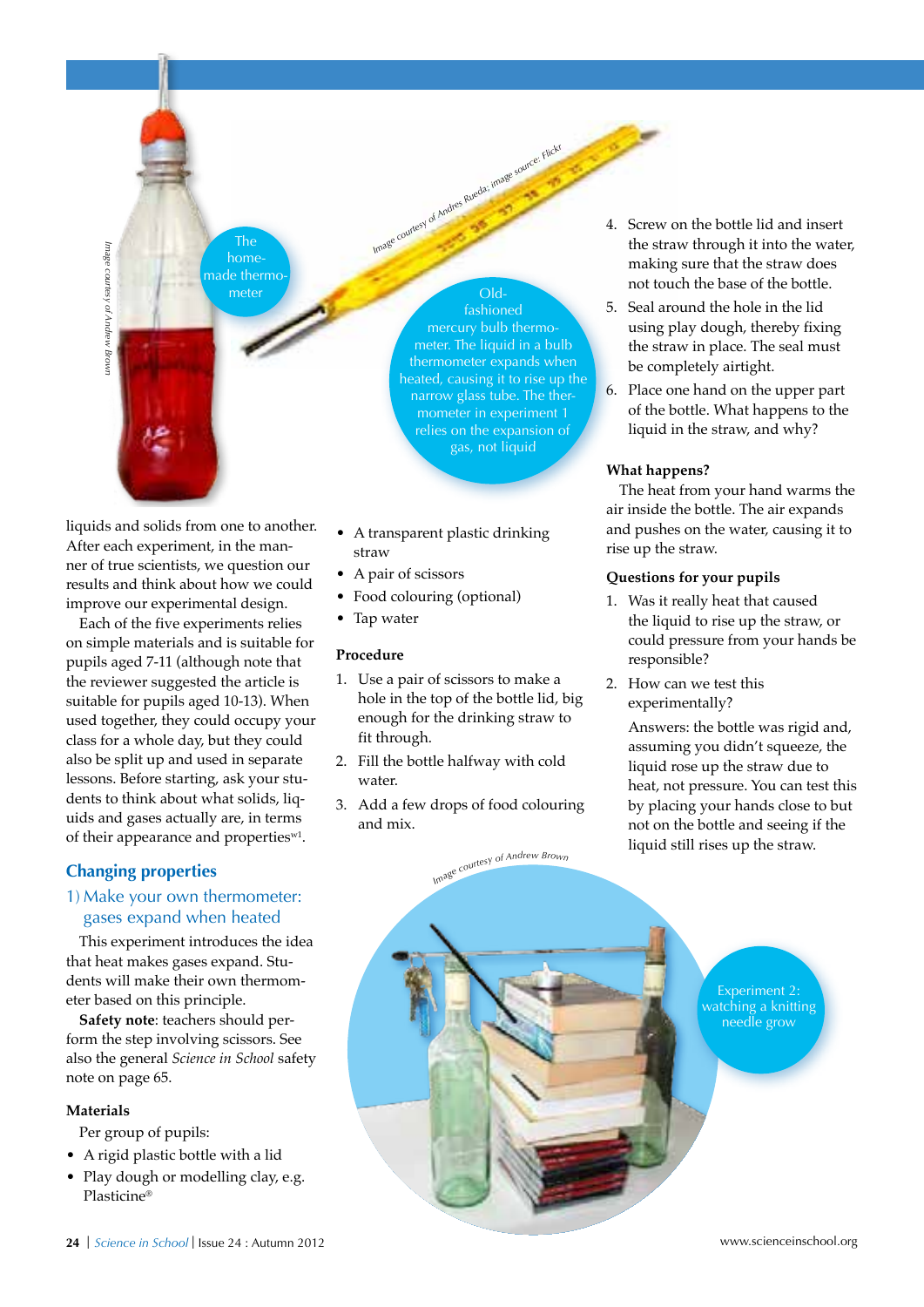# Teaching activities

# 2) Watch a knitting needle grow: solids also expand when heated

In the previous experiment, the heat from a pair of hands was sufficient to expand the gas in the bottle considerably. Solids, however, expand much less than gases for a given increase in temperature. In the following experiment, we will use a simple but sensitive device to observe the expansion of a knitting needle when heated by a candle.

**Safety note**: because naked flames and sharp objects are used in this experiment, it is advisable to perform it as a demonstration. See also the general *Science in School* safety note on page 65.

#### **Materials**

- A metal knitting needle
- Two empty glass bottles (wine bottle are suitable)
- A cork to fit one of the bottles
- A set of keys or other object (e.g. modelling clay) to weigh down one end of the knitting needle
- • A pile of books (or other objects to support the apparatus)
- A sewing needle with a cylindrical shaft
- A drinking straw

Denmark's Storebæltsbroen (Great Belt Bridge)

- A tea light (short candle)
- **Matches**

#### **Procedure**

- 1. Push the cork halfway into one of the bottles.
- 2. Push the sharp end of the knitting needle into the side of the cork, so that the knitting needle is just above the rim of the bottle.
- 3. Lay the other end of the knitting needle across the mouth of the second bottle.
- 4. Stick the sewing needle through the drinking straw, one third of the way along the straw's length. The hole should be small enough that the straw does not turn loosely around the needle.
- 5. Place the sewing needle (with straw attached) across the mouth of the second bottle, underneath the knitting needle and at right angles to it.
- 6. Hang a weight (e.g. keys) on the free end of the knitting needle
- 7. Point the straw downwards.
- 8. Place a pile of books between the two bottles.
- 9. Place the candle on top of the pile of books. Adjust the height of the pile so that the top of the candle is approximately 3 cm from the knitting needle.
- 10. Light the candle. What happens to the straw? What causes this?

# Real-

world problems caused by expanding solids: rails and bridges expand in hot weather, which can cause them to buckle or break. Railway engineers leave gaps between sections of rail, which gives the sections room to expand and also gives trains their characteristic 'clickety clack' noise when their wheels run over the gaps. Similarly, bridges can be built in sections, connected by expandable joints; the 18 km Storebæltsbroen (Great Belt Bridge) in Denmark can expand by 4.7 m in hot weather!

#### **What happens?**

The heat from the candle causes the knitting needle to expand. As it expands lengthways, it moves over and rolls the sewing needle. The straw magnifies the small movements of the sewing needle.

#### **Questions for your pupils**

1. We have seen that solids and gases expand when heated, but what about liquids?

Answer: liquids are no exception – they too expand when heated.

2. What problems might heat-related expansion cause for bridges or railways?

Answer: see the images below.



image source: Wikimedia Con

**Physics Physics Physics** Primar

*edia Com m*

**Physic** 

A bridge expansion ioint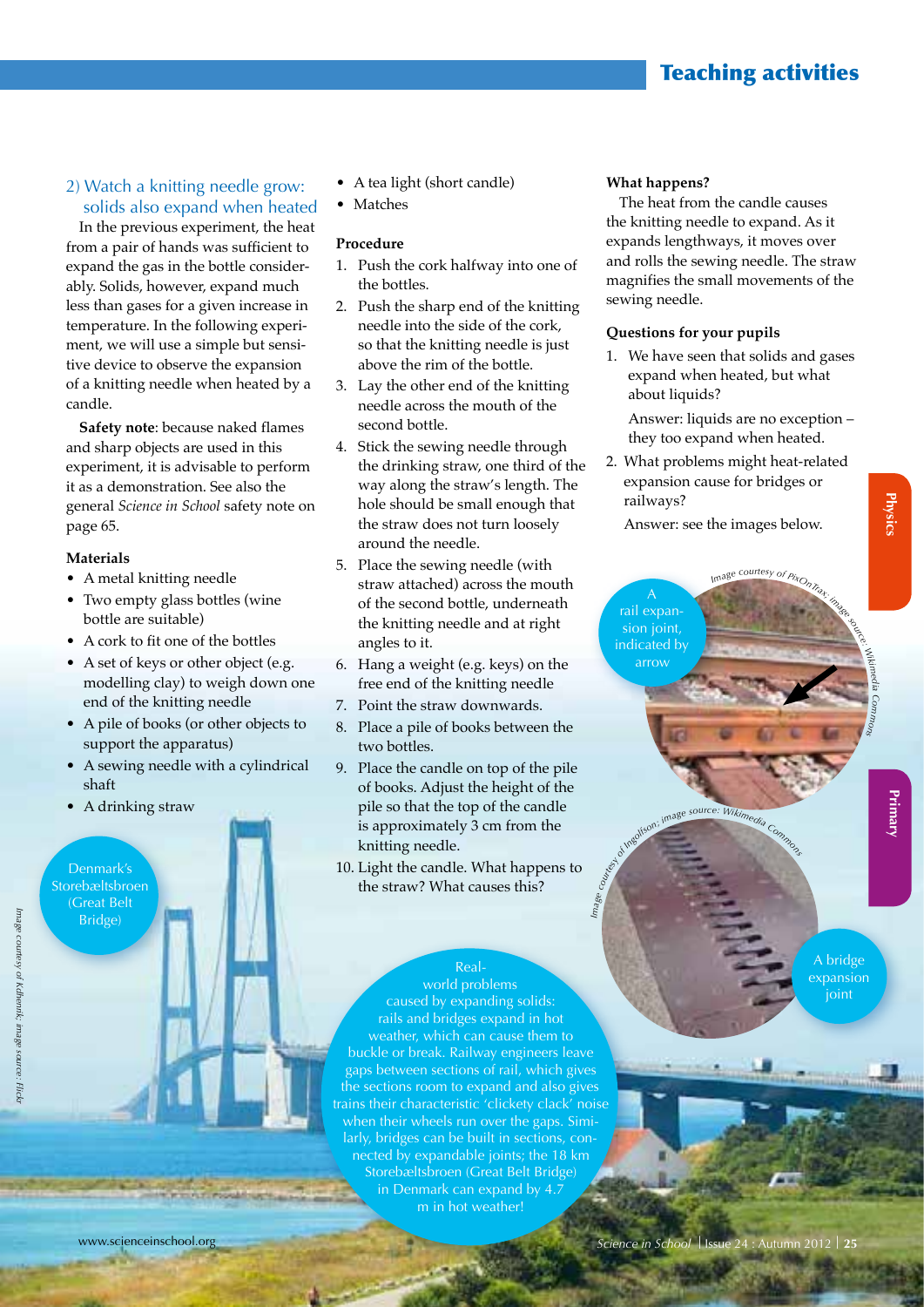

**Figure 1:** This diagram shows the processes responsible for converting the three states of matter from one to another. Changes in state are reversible

#### **Changing states**

So far, students have seen what happens when we heat solids and gases: they expand. You have also told your students that liquids do the same. But what happens when we heat substances even further (figure 1)? Ask your students to think about a bar of gold; it is solid at room temperature, at 100 °C, and even at 500 °C. But what happens when we raise the temperature even higher, to 1064 °C? At this temperature, something amazing happens: the solid gold becomes a liquid! Heat the liquid further still (to

2856 °C) and the liquid boils and turns into a gas.

Of course, this is a rather extreme example; most of us will never experience gold in its gaseous form. But everyone in the class will be familiar with water moving through the three states of matter: turning from solid ice to liquid water (0  $^{\circ}$ C), then to its gaseous form, water vapour (100 °C). So as well as expanding them, heat can also cause substances to change state. Different substances require different amounts of heat to do this: it takes more heat to boil gold than to



boil water. But in theory at least, all substances can exist in the three states of matter.

In the following experiments, we will look at what happens when we turn liquid water to a gas – and back again.

# 3) Liquid to gas: evaporation on your finger

Even before a liquid boils, some of it may start to turn into gas – ask your students to think of the wisps of steam that come off a pan of water long before it boils. In this experiment, students will see that that even our fingertips generate enough heat to make small amounts of water turn from a liquid to a gas. We call this process evaporation.

#### **Materials**

• A cup of water

#### **Procedure**

This experiment is best done outdoors or somewhere where there is a draft, such as near an open window.

- 1. Dip your index finger in the water, then hold it up.
- 2. What do you see and feel?

#### **What happens?**

The water evaporates from your finger, leaving it dry. Your finger also feels cold. This is because the heat from your body is transferred to the liquid water and carried away in water vapour.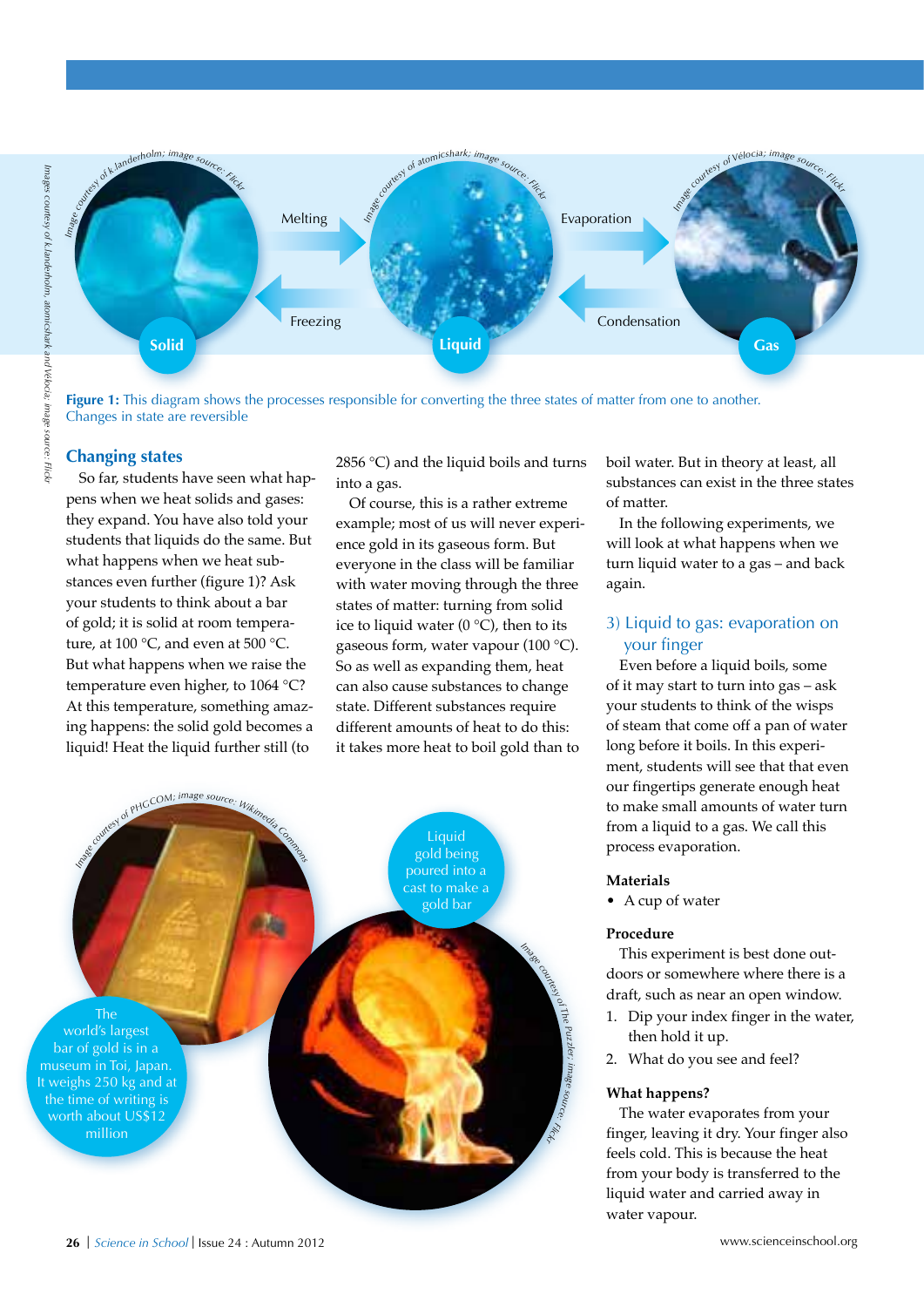# Teaching activities

*Image courtesy of Andrew Brown*



elephant

quirting water onto its back

#### **Questions for your pupils**

1. In this experiment we heated liquid water, but what happens when we heat a solid? Think about what happens when you heat butter.

Answer: solids melt when heated.

- 2. How could we improve our experiment? Answer: what if your finger felt cold not because of evaporation, but because the water was cold? To test this idea, we could use water at body temperature (37 °C). Try it – you should get the same result.
- 3. Using what you have learned, can you explain why elephants sometimes squirt water onto their backs?

Answer: elephants do this to cool themselves down, by taking advantage of the cooling power of evaporation.

# 4) Gas to liquid: condensation in a bag

Students have seen that heating a liquid can turn it into a gas (evaporation), but this is a reversible process: cooling a gas sufficiently turns it into a liquid, in a process called condensation. In the following experiment, students will investigate condensation.

#### **Materials**

- • A transparent plastic bag
- • An elastic band
- A small cloth
- **Water**

# **Procedure**

- 1. Run the cloth under a tap to make it wet and then squeeze it to remove the excess water.
- 2. Place the cloth inside a plastic bag. Trap some air inside the bag and seal it.
- 3. Leave the bag in a warm place, such as on a radiator or in direct sunlight, for one hour. What do you see?

#### **What happens?**

Water droplets form on the inside surface of the bag.

How? Water evaporates from the wet cloth so that the air inside the bag contains lots of water vapour. The inside surface of the bag is cool enough to change the water vapour back into liquid water.

# **Questions for your pupils**

- 1. In this experiment we cooled a gas (water vapour), but what happens when we cool a liquid? Think about how you make ice cubes. Answer: when cooled, liquids freeze and become solid.
- 2. How could we modify our experiment to make the water droplets form faster? Answer: making the surface of the bag colder, for example by placing ice cubes next to it, will make condensation occur faster.
- 3. Which causes fog: evaporation or condensation? Answer: fog forms when water vapour cools and condenses into a cloud of small water droplets near the ground (like a cloud but lower down).



**Physics**